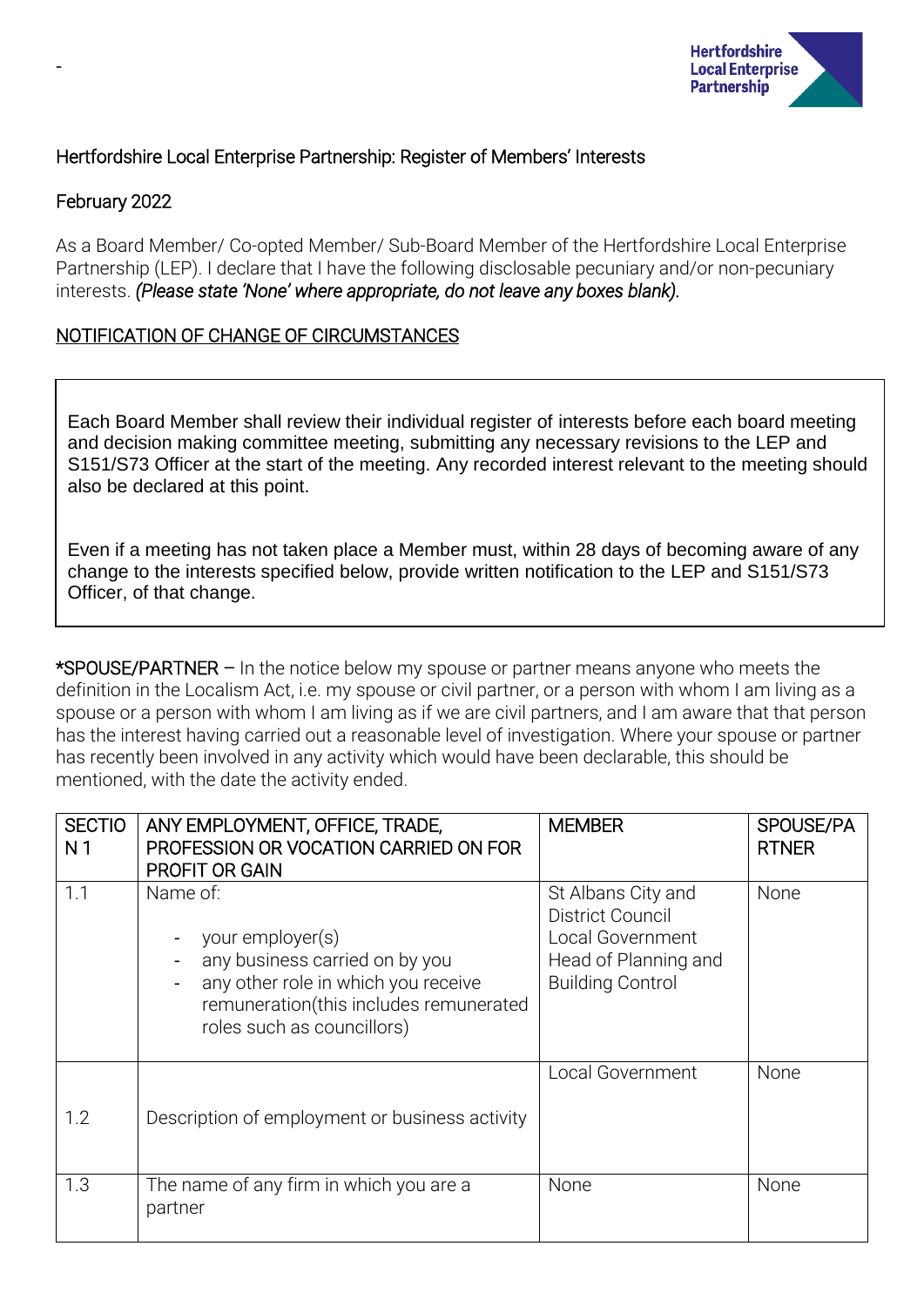

| 1.4                             | The name of any company for which you are a<br>remunerated director                                                                                                                                                                                                                                                                                                                                                                                                                                                                                                                                                                                                                                                              | None                                                                                                                                                                                                           | None                      |
|---------------------------------|----------------------------------------------------------------------------------------------------------------------------------------------------------------------------------------------------------------------------------------------------------------------------------------------------------------------------------------------------------------------------------------------------------------------------------------------------------------------------------------------------------------------------------------------------------------------------------------------------------------------------------------------------------------------------------------------------------------------------------|----------------------------------------------------------------------------------------------------------------------------------------------------------------------------------------------------------------|---------------------------|
| <b>SECTIO</b><br>N <sub>2</sub> | <b>SPONSORSHIP</b>                                                                                                                                                                                                                                                                                                                                                                                                                                                                                                                                                                                                                                                                                                               | <b>MYSELF</b>                                                                                                                                                                                                  | SPOUSE/PA<br><b>RTNER</b> |
| 2.1                             | Any financial benefit obtained (other than from<br>the LEP) which is paid as a result of carrying<br>out duties as a Member.<br>This includes any payment or financial benefit<br>from a Trade Union within the meaning of the<br><b>Trade Union and Labour Relations</b><br>(Consolidation) Act 1992 (a)                                                                                                                                                                                                                                                                                                                                                                                                                        | None                                                                                                                                                                                                           | None                      |
| <b>SECTIO</b><br>N <sub>3</sub> | <b>CONTRACTS</b>                                                                                                                                                                                                                                                                                                                                                                                                                                                                                                                                                                                                                                                                                                                 | <b>MYSELF</b>                                                                                                                                                                                                  | SPOUSE/PA<br><b>RTNER</b> |
| 3.1                             | Any contract for goods, works or services with<br>the LEP which has not been fully discharged by<br>any organisation named at 1.1                                                                                                                                                                                                                                                                                                                                                                                                                                                                                                                                                                                                | None                                                                                                                                                                                                           | None                      |
| 3.2                             | Any contract for goods, works or services<br>entered into by any organisation named at 1.1<br>where either party is likely to have a<br>commercial interest in the outcome of the<br>business being decided by the LEP in the<br>forthcoming meeting.                                                                                                                                                                                                                                                                                                                                                                                                                                                                            | None                                                                                                                                                                                                           | None                      |
| <b>SECTIO</b><br>N <sub>4</sub> | <b>LAND OR PROPERTY</b>                                                                                                                                                                                                                                                                                                                                                                                                                                                                                                                                                                                                                                                                                                          | <b>MYSELF</b>                                                                                                                                                                                                  | SPOUSE/PA<br><b>RTNER</b> |
| 4.1                             | Any interest you or any organisation listed at<br>1.1 may have in land or property which is likely<br>to be affected by a decision made by the LEP.<br>This would include, within the area of the LEP:<br>Any interest in any land in the LEP areas,<br>including your place(s) of residency<br>Any tenancy where the landlord is the<br>LEP and the tenant is a body in which<br>relevant person has a beneficial interest<br>Any licence for a month or longer to<br>occupy land owned by the LEP<br>For property interests, please state the first<br>part of the postcode and the Local Authority<br>where the property resides. If you own/lease<br>more than one property in a single postcode<br>area, please state this. | St Albans City and<br>District Council own<br>land within the District<br>The councils land<br>holding can be viewed<br>online at<br>https://gis.stalbans.go<br>v.uk/WebMap9/Map.as<br>px?MapName=StAlban<br>S | None                      |
| <b>SECTIO</b><br>N <sub>5</sub> | <b>SECURITIES</b>                                                                                                                                                                                                                                                                                                                                                                                                                                                                                                                                                                                                                                                                                                                | <b>MYSELF</b>                                                                                                                                                                                                  | SPOUSE/PA<br><b>RTNER</b> |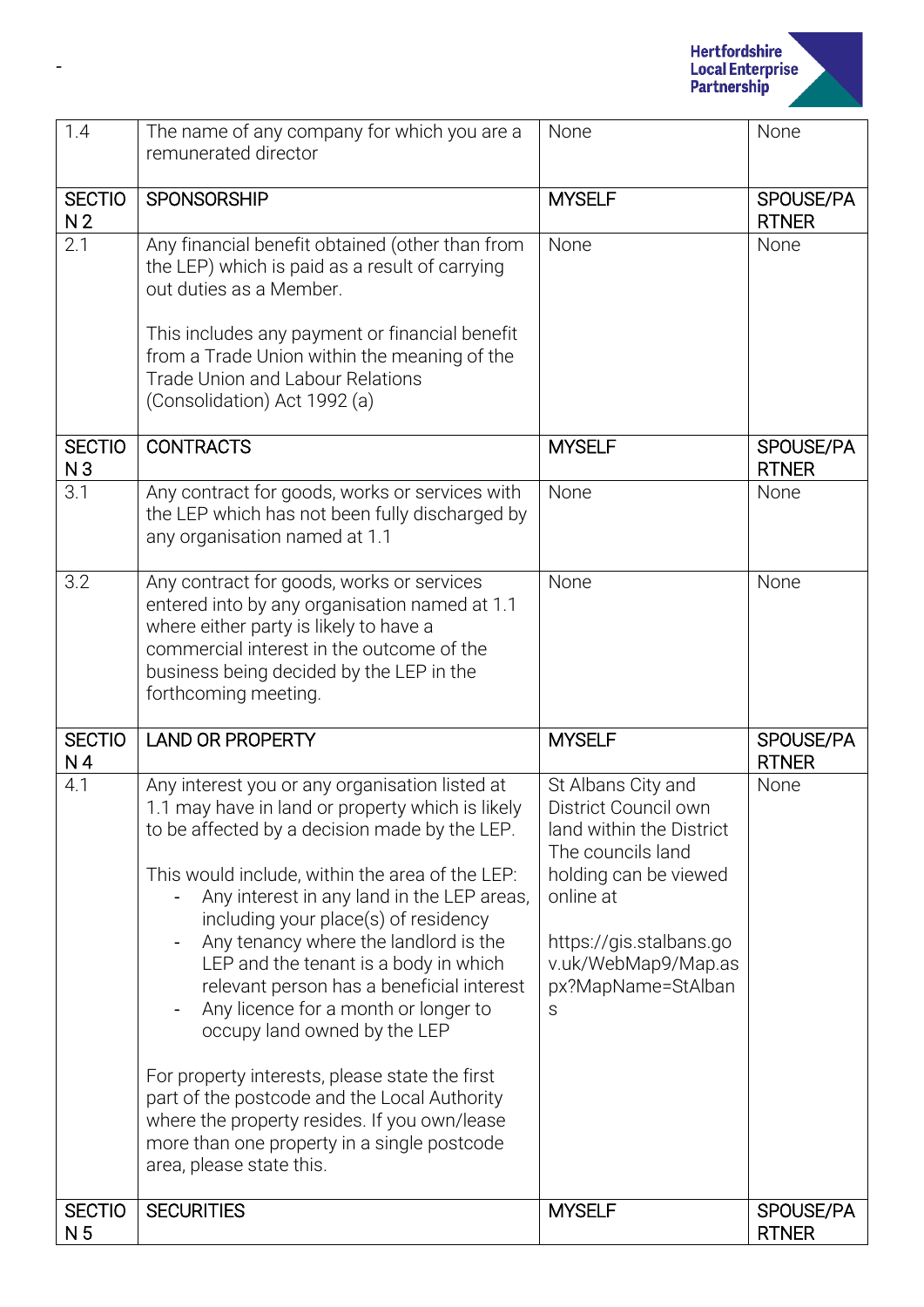

| 5.1                             | Any interest in securities of an organisation<br>under 1.1 where:-<br>(a) that body (to my knowledge) has a<br>place of business or land in the area of<br>the LEP; and<br>(b) either-<br>the total nominal value of the<br>(i)<br>securities exceeds £25,000 or<br>one hundredth of the total issued<br>share capital of that body or;<br>if the share capital of that body is<br>(ii)<br>of more than one class, the total<br>nominal value of the shares of<br>any one class in which has an<br>interest exceeds one hundredth<br>of the total issued share capital<br>of that class. | None          | None                      |
|---------------------------------|------------------------------------------------------------------------------------------------------------------------------------------------------------------------------------------------------------------------------------------------------------------------------------------------------------------------------------------------------------------------------------------------------------------------------------------------------------------------------------------------------------------------------------------------------------------------------------------|---------------|---------------------------|
| <b>SECTIO</b><br>N <sub>6</sub> | <b>GIFTS AND HOSPITALITY</b>                                                                                                                                                                                                                                                                                                                                                                                                                                                                                                                                                             | <b>MYSELF</b> | SPOUSE/PA<br><b>RTNER</b> |
| 6.1                             | Any gifts and/or hospitality received as a result<br>of membership of the LEP (above the value of<br>£50)                                                                                                                                                                                                                                                                                                                                                                                                                                                                                | None          | None                      |

-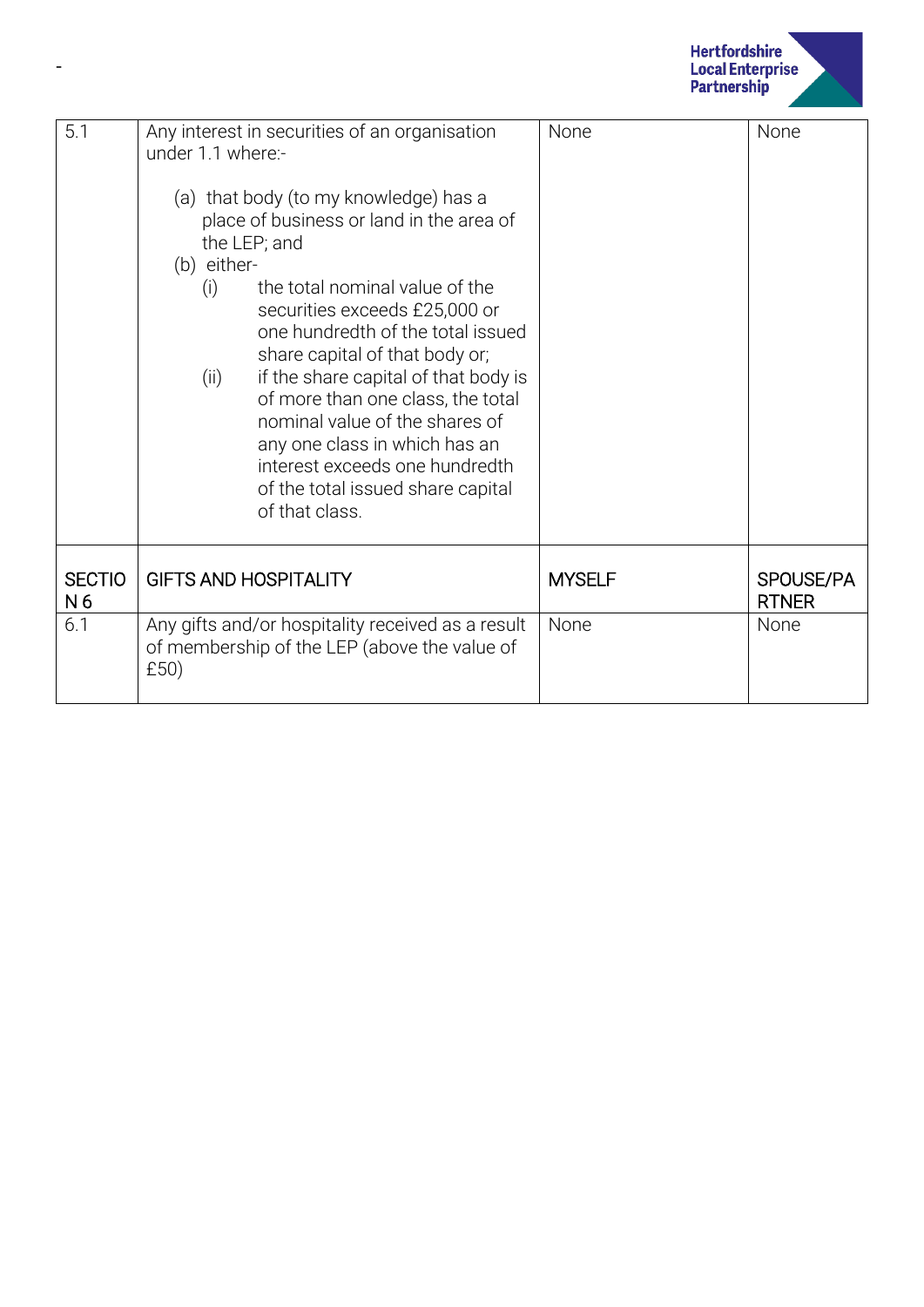

### OTHER INTERESTS

#### Membership of Organisations

I am a member of, or I am in a position of general control, a trustee of, or participate in the management of:

1. Any body to which I have been appointed or nominated by the LEP:

None

-

2. Any body exercising functions of a public nature - eg school governing body or another LEP:

None

3. Any body directed to charitable purposes:

None

4. Any body, one of whose principal purposes includes the influence of public opinion or policy (including any political party or trade union):

Member of Unison (Trade Union)

5. Any local authority (please state any interests you hold as LA leaders/cabinet members for LA land, resources and the LA's commercial interests):

As in 1.1

6. Any other interest which I hold which might reasonably be likely to be perceived as affecting my conduct or influencing my action in relation to my role.

None